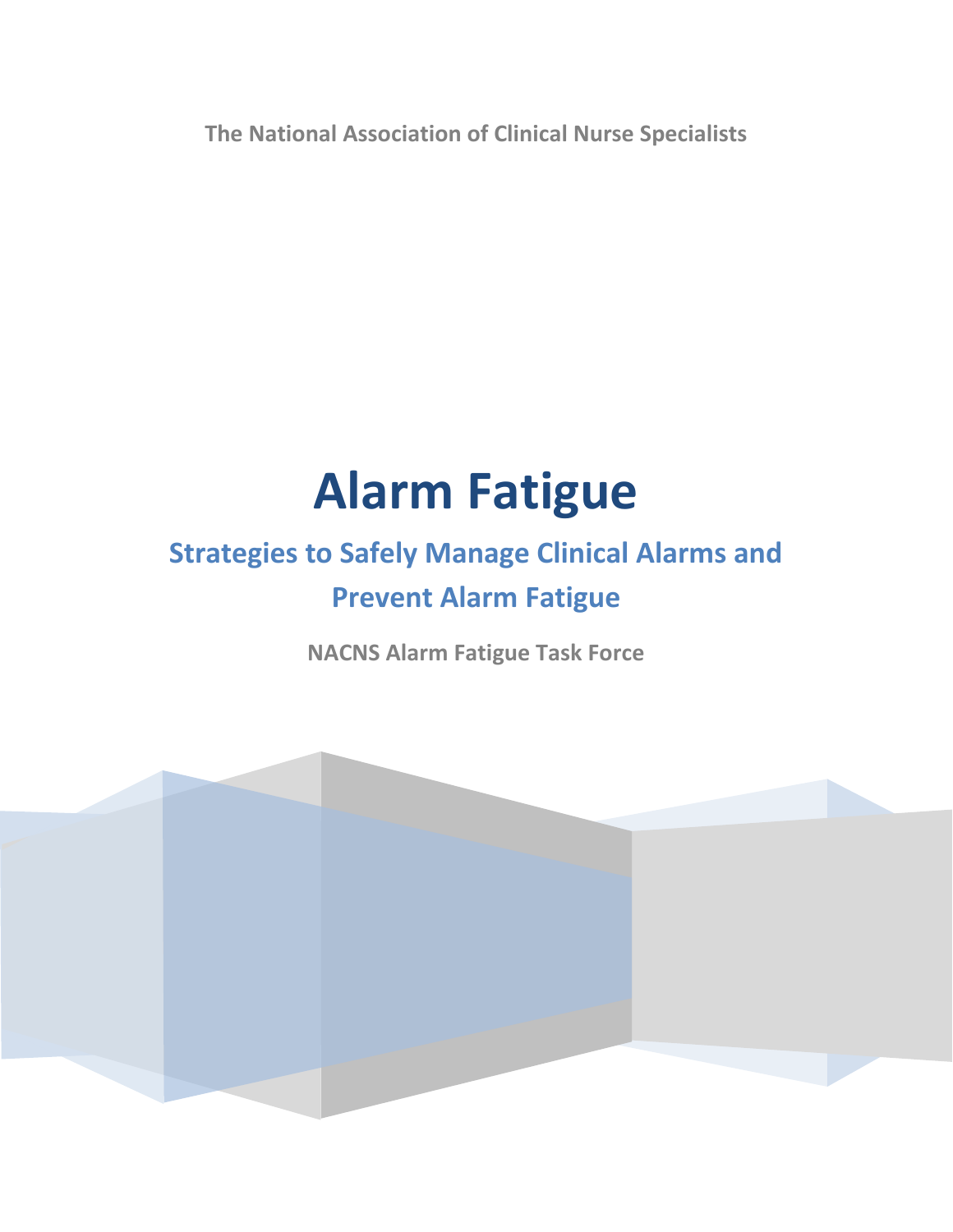#### Alarm Fatigue Task Force 2013 -2014

JoAnne Phillips (Chair), MSN, RN, CCRN, CCNS, CPPS Informatics Professional Development Specialist The University of Pennsylvania Health System Philadelphia, PA [Joanne.phillips@uphs.upenn.edu](mailto:Joanne.phillips@uphs.upenn.edu)

Jacob Ainsworth, MSN, RN, ACNS-BC, NP-C, CCRN-CMC Cardiology Clinical Nurse Specialist, Spectrum Health, Grand Rapids, MI [Jacob.ainsworth@spectrumhealth.org](mailto:Jacob.ainsworth@spectrumhealth.org)

Rachel Catinella, MSN, RN, CCRN, CNRN (literature table contributor) Michigan State University CNS Student, Grand Rapids, MI Rachel.catinella@spectrumhealth.org

Carolyn Crumley DNP RN ACNS-BC CWOCN Clinical Nurse Specialist-Adult Health/WOC Nurse St. Mary's Medical Center Blue Springs, MO [ccrumley@carondelet.com](https://mail.uphs.upenn.edu/owa/redir.aspx?C=t73IMbxt_kGDnZJNjaVf8etiSe4bYdEI4nxXRrOXTSQSw2IrEUZTuRnPEM-SRkGPiwAmygn2Ibk.&URL=mailto%3accrumley%40carondelet.com)

Kathleen Ellstrom, PhD, RN, ACNS-BC Pulmonary Clinical Nurse Specialist, VA Loma Linda Healthcare System Loma Linda, CA [Kathleen.ellstrom@va.gov](mailto:Kathleen.ellstrom@va.gov)

Rhonda Fleischman, MSN, RN-BC, CNS, CCRN-CMC Clinical Education Specialist, Cardiac Care Unit, Aultman Hospital, Canton, OH [rfleischman@aultman.com](mailto:rfleischman@aultman.com)

Brenda Moffitt MSN, APRN, CNS-BC Director, Education and Organizational Development, Stormont-Vail Health Care Topeka, Kansas [bmoffitt@stormontvail.org](mailto:bmoffitt@stormontvail.org)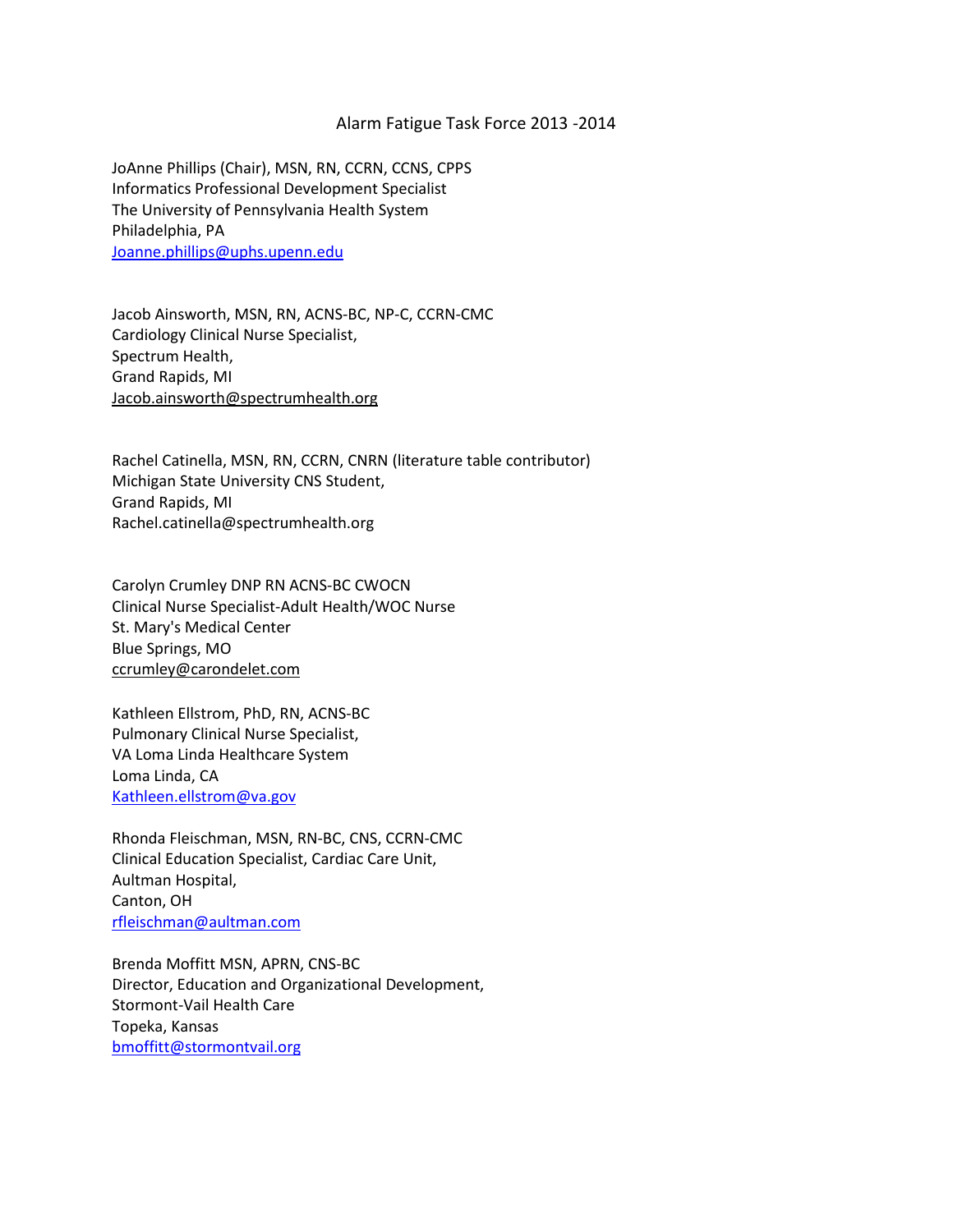Patti Radovich, PhD, CNS, FCCM Nursing Clinical Practice Chair Manager Nursing Research Loma Linda University Medical Center, Loma Linda, CA [pradovich@llu.edu](mailto:pradovich@llu.edu)

Anita White MSN, RN, ACNS-BC, CCRN Clinical Nurse Specialist MICU, Cleveland Clinic, Cleveland, Ohio [Whitea2@ccf.org](mailto:Whitea2@ccf.org)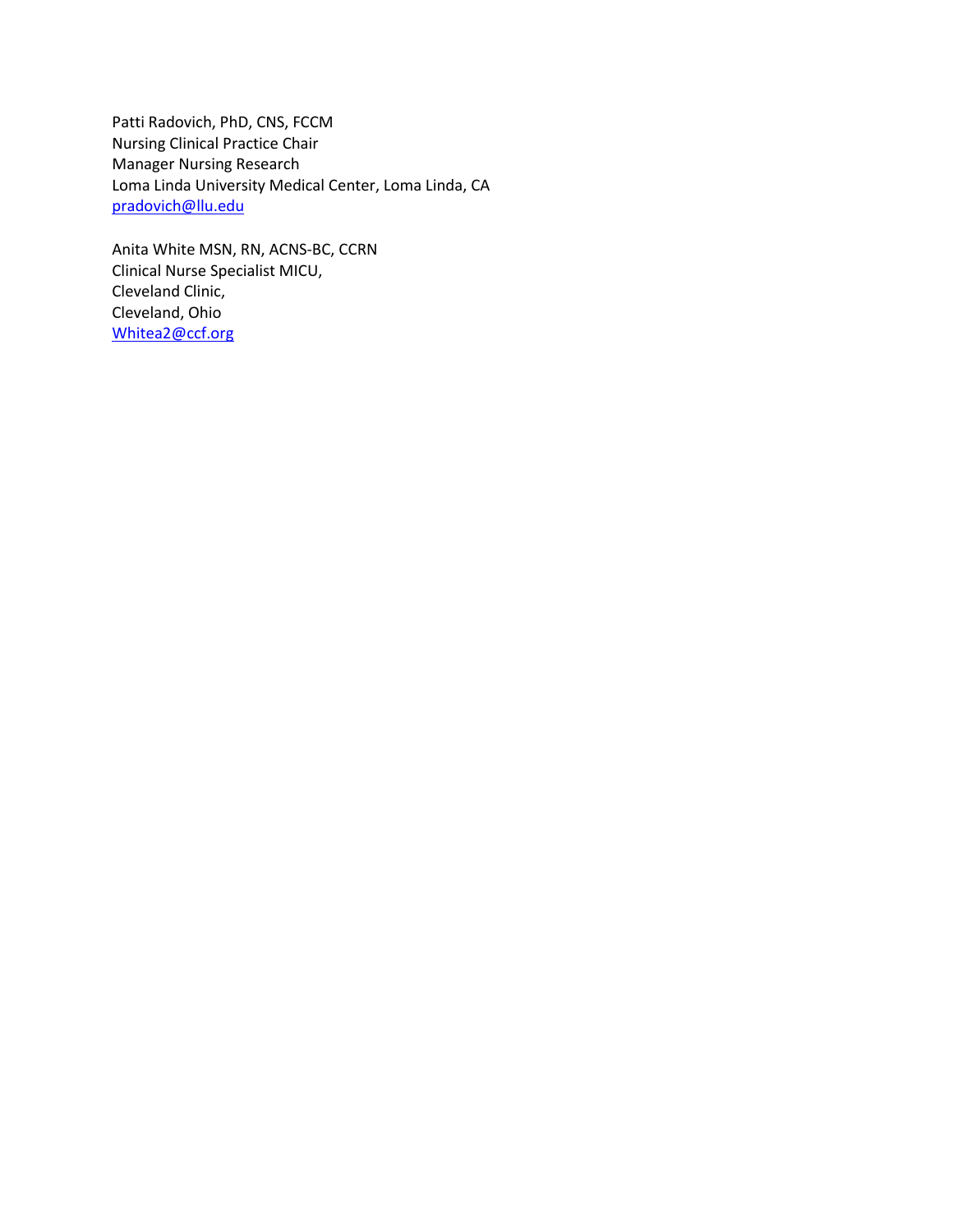#### NACNS Alarm Management Toolkit

#### **I. Introduction and Instructions**

Alarm Safety has been named by ECRI the number one technology safety hazard six out of the last eight years. The number and types of clinical alarms generated by medical devices can be overwhelming for clinicians, patients and families. "Alarm fatigue," occurs when clinicians become desensitized and nonreactive to the sensory overload created by an overwhelming number of alarms, many of which are nuisance or non-actionable alarms. Delayed response and silenced alarms constitute significant threats to patient safety. Alarm fatigue has been implicated as the lead contributing factor in sentinel events related to alarm safety (Sentinel Event Alert, 2013). In 2014, The Joint Commission established a National Patient Safety Goal to improve the safety of clinical alarm systems.

Clinical alarms may be associated with physiologic and equipment monitors (e.g., cardiac monitors and IV pumps) or physical-safety alarms (e.g., bed exit alarms). Clinicians may be exposed to hundreds of alarms per patient per day. There are complex reasons for the overwhelming number of alarms, including technology issues, human factors, staffing, and environment. Appropriate alarm management is a complex, yet essential component of clinical practice. When alarms are not set or responded to appropriately, clinicians are more likely to develop alarm fatigue. Patients, families and staff can suffer undue anxiety. Eighty five to ninety nine percent of alarms do NOT require clinical intervention (Cvach, 2012; Feder & Funk, 2013; Gorges, Markewitz, & Westenskow, 2009; Graham & Cvach, 2010; Sendelbach & Funk, 2013).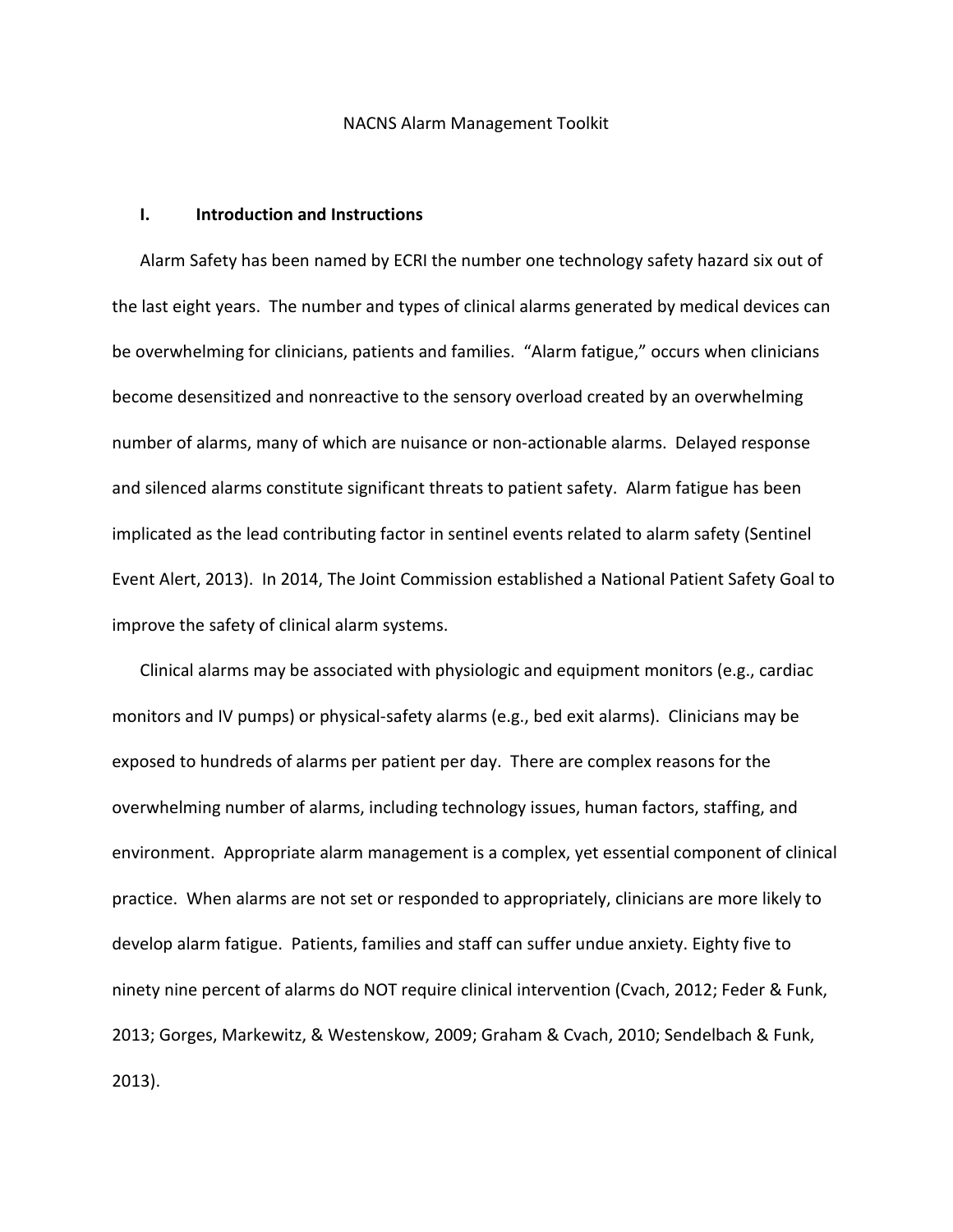It is essential that clinicians mitigate the risks associated with ineffective alarm management. There are a number of solutions to managing alarms more effectively and safely. Effective alarm management is influenced by unit culture, infrastructure, nursing practice and technology. The Clinical Nurse Specialist (CNS) role is uniquely positioned to understand the variables that facilitate appropriate alarm management and assist staff in implementing strategies for safe and effective alarm management. The CNS practices within the spheres of influence of patient/client; nurses and nursing practice; and organizations /system. The CNS will be able to work collaboratively with an inter-professional team to assess the clinical environment; and to develop, implement and evaluate appropriate interventions to mitigate risks associated with ineffective alarm management. These interventions will impact the patient's environment, the nurse's workplace, and the overall clinical environment (Urden & Stacy, 2011). This toolkit serves as a repository of resources and strategies to effectively and safely manage alarms and is intended for use by the CNS working to decrease alarm fatigue and promote safe, effective alarm management in the clinical setting.

#### References

Cvach, M. (2012). Monitor alarm fatigue: An integrative review. *Biomedical Instrumentation & Technology*, *46*(4), 268-277.

Feder, S., & Funk, M. (2013). Over-monitoring and alarm fatigue: For whom do the bells toll? *Heart & Lung: The Journal of Acute and Critical Care*, *42*(6), 395-396.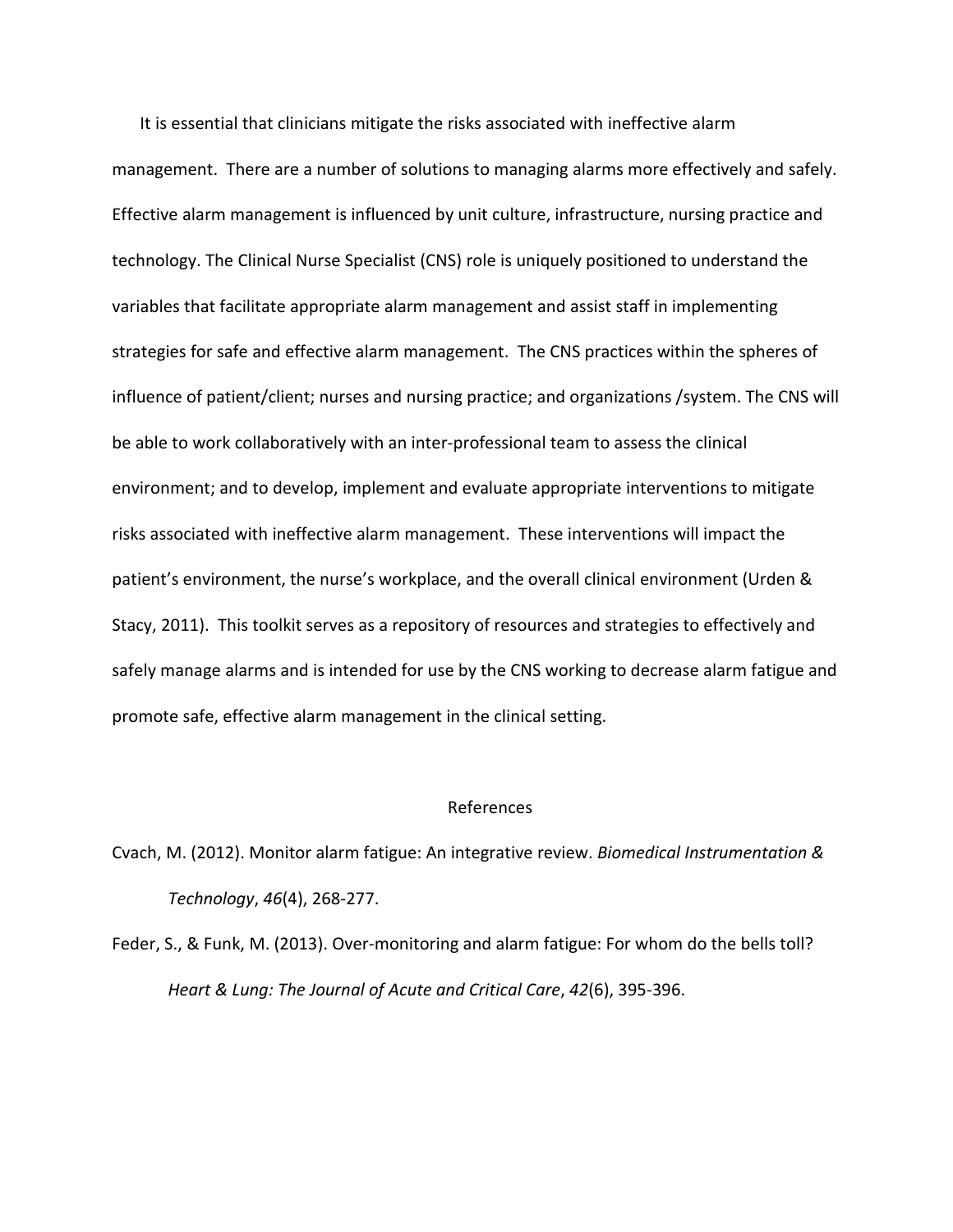- Görges, M., Markewitz, B. A., & Westenskow, D. R. (2009). Improving alarm performance in the medical intensive care unit using delays and clinical context. *Anesthesia & Analgesia*, *108*(5), 1546-1552. Doi:10.1213/ane.0b013e31819bdfbb
- Graham, K. C., & Cvach, M. (2010). Monitor alarm fatigue: standardizing use of physiological monitors and decreasing nuisance alarms. *American Journal of Critical Care*, *19*(1), 28- 34.
- Sendelbach, S., & Funk, M. (2013). Alarm fatigue: A patient safety concern. *AACN Advanced Critical Care*, *24*(4), 378-386. Doi: 10.1097/NCI.0b013e3182a903f9
- The Joint Commission, Patient Safety Advisory Group. (2013, April 8). *Sentinel Event Alert. Medical device alarm safety in hospitals. 50*. Retrieved from:

[http://www.jointcommission.org/sentinel\\_event.aspx](http://www.jointcommission.org/sentinel_event.aspx)

Urden, L. & Stacy, K. (2011). Clinical nurse specialist orientation: ready, set, go. *Clinical Nurse Specialist*, 25(1), 18-27.